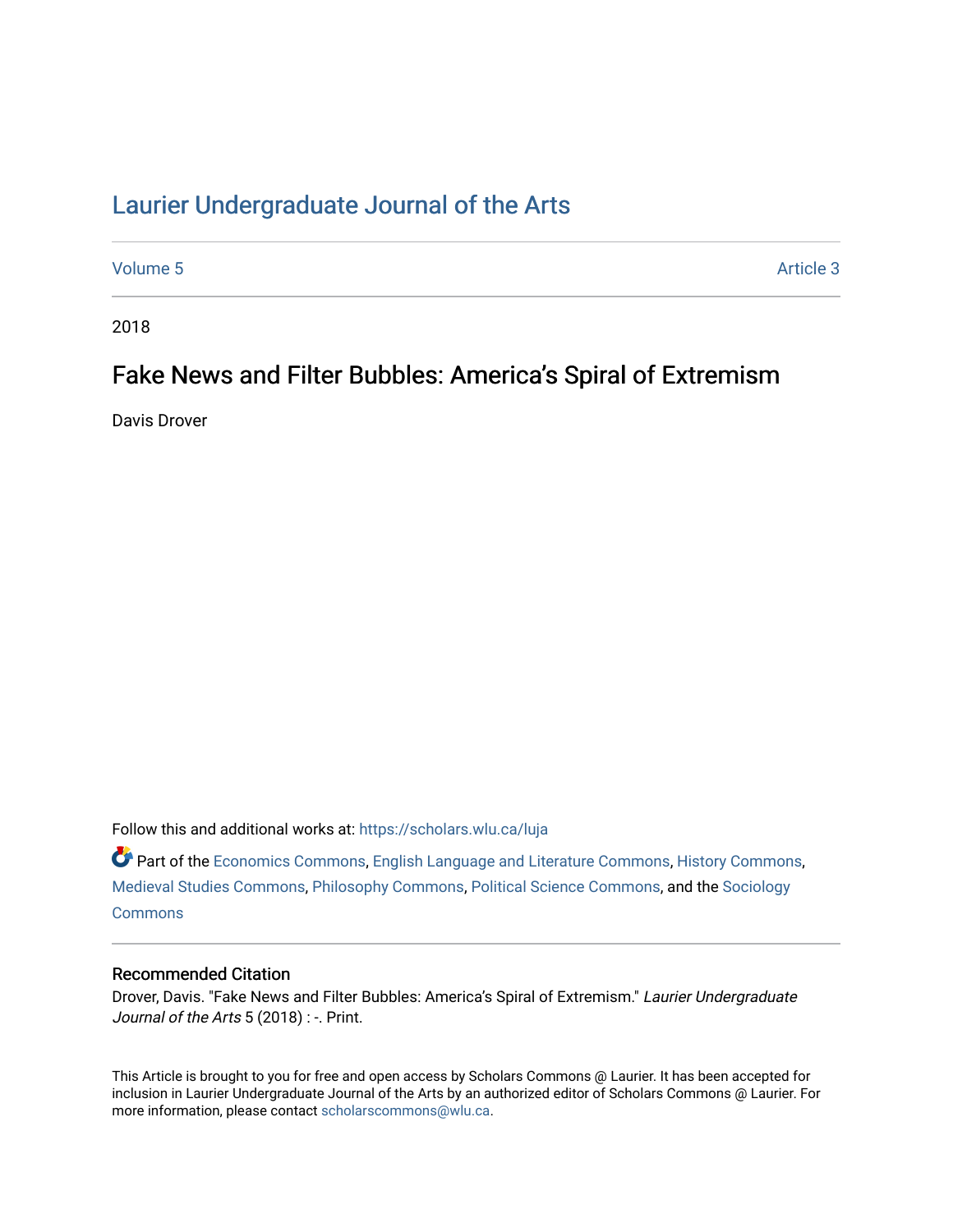Fake News and Filter Bubbles: America's Spiral of Extremism

## *Davis Drover*

Just two weeks after his inauguration, President Donald Trump declared on Twitter that "any negative polls are fake news," assuring his supporters that opposition to his presidency did not exist. He used the term "fake news," defined as information and news that are presented as true but have no basis in reality, throughout the United States presidential election campaign of 2016. Fake news is usually created for the purpose of misleading readers (Allcott & Gentzkow 214). Satirical news, which differs from fake news in that its intention is not to deceive but to entertain. can often have the same consequences as fake news, as people often share articles on social media without reading them first (Gabielkov et al. 5). Furthermore, the Pew Research Center found that two-thirds of Americans get news from social media at least some of the time, with 20% of Americans doing so often (Shearer and Gottfried 2). Confirmation bias inherent in the process of producing personalized news feeds creates a fragmented reality; if facts cannot be agreed upon, how is compromise possible? Confirmation bias on social media is enforced through algorithms on sites such as Facebook and Twitter and often means that almost everything a user sees on their feed simply reinforces what they already believe to be true, leading them to think almost no one disagrees (Sunstein 3). Moreover, because social media has no borders, it is crucial to consider the harmful effects it has on democracy both within the United States and globally. The implications are grave: extremism and eroding trust in democracy, which causes people to become even more vulnerable to fake news. The recent trend of distrust towards mainstream media as well as echo chambers created by filter bubbles is causing the disappearance of the political centre and is sending the American political system into a spiral of extremism.

American politics have never been more polarizing or partisan, as demonstrated by examining the distribution of political ideologies within the Democratic and Republican parties. Data from the Pew Research Center shows that the American political spectrum has never been more divided since the think tank began surveys in 1994. Twenty-three years ago the median Republican was more conservative than 64% of Democrats, but in 2017 the median Republican was more conservative than 95% of Democrats. Likewise, 97% of Democrats are more to the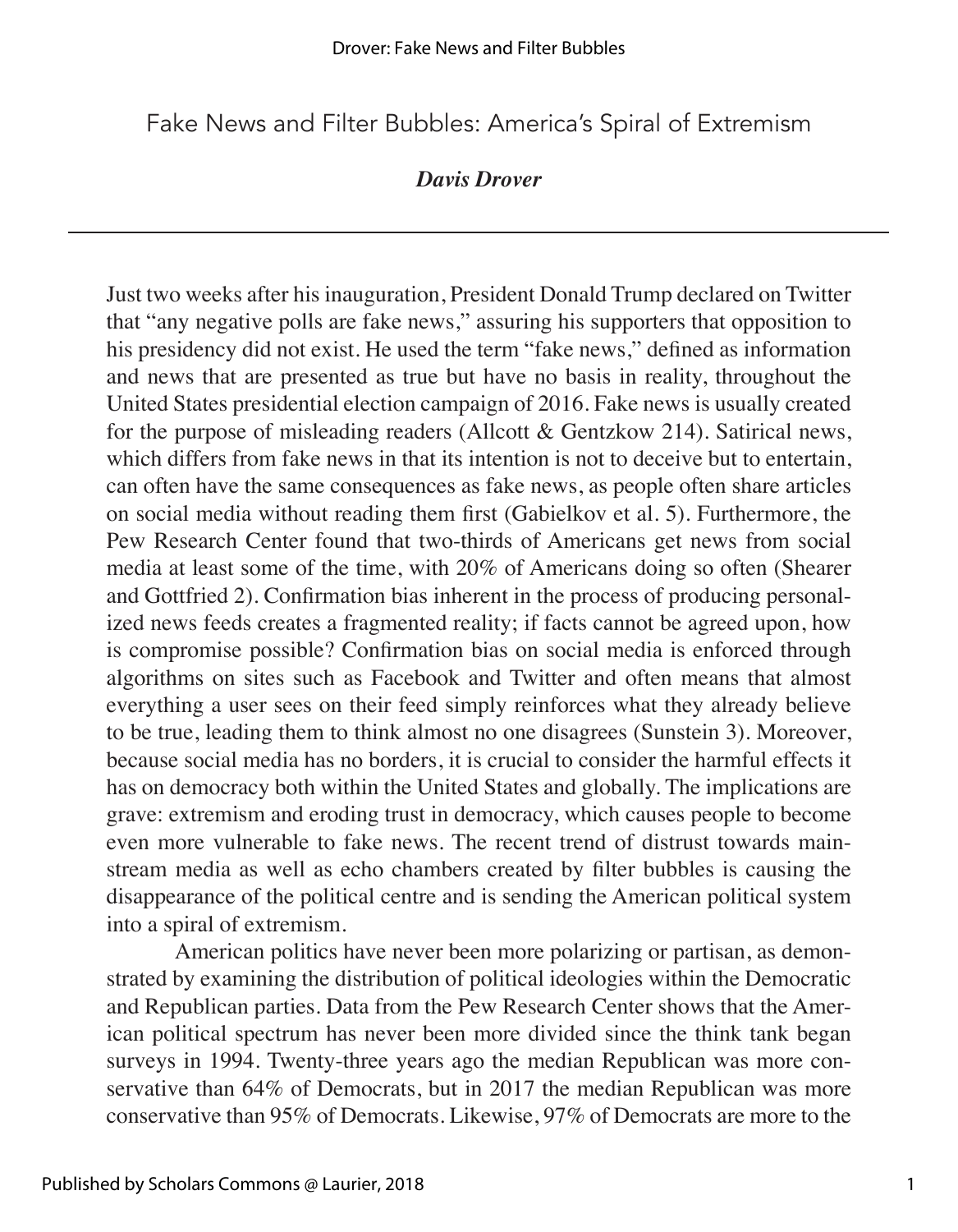left on the political spectrum than the median Republican (Pew Research Center 12). The left wing has moved left while the right wing has moved to the right. A widespread lack of political disagreement is impossible and even dangerous in a country as big as the United States, but too much division stifles progress and debate. A healthy democracy would be one to strike a balance.

Social media is counterproductive to the goal of striking this balance, because social media favours extremism by design; driven by advertising revenue, online platforms quickly turn to increasingly shocking content. Media influences public opinion and thus the more extreme the news is, the more extreme people's views will be. To help unpack how political discussion on social media turns to extremism, the example of sharing food images online as discussed by Robert Kozinets will be examined. Kozinets is a professor at the University of Southern California and expert in the field of netnography, which is the study of social interaction in online environments. He uses the popularity of sharing images of food on social media as an example to prove how the Internet quickly favours extremism (Kozinets). Social media's competition for clicks, which directly translate to advertising revenue for websites, drives online one-upmanship. This is why "the most popular food porn images depict massive hamburgers that [are] impossible to eat, dripping with bacon grease, gummy worms and sparklers" (Kozinets). Fake news tends to be sensationalist and extreme also because that is what generates clicks and views. The most effective way to go viral is to turn to the extreme, and just as social media creates extremism in pictures of food, it does so in political discussion. The advantage fake news has over real news is that it is not constrained by reality, just as unrealistic food porn is not constrained by what is possible to eat.

Evidence shows that online communities are mostly self-contained and users tend to form groups based on ideologies. The term filter bubble is used to describe the intellectual isolation that results from social media algorithms making assumptions on what users want to see based on browsing history, location, and former click behaviour (Technopedia). Algorithms are not alone in the creation of filter bubbles, however; users who aim to shield themselves from views contrary to their own can also intentionally produce them. A statistic that demonstrates this is the fact that 78% of users in an anonymous Internet activity study were found to get a majority of their news from one publication (Flaxman et al. 313). Furthermore, when researchers in an Association for Psychological Science study estimated the ideological positions of almost four million Twitter users and examined almost 150 million tweets, it was found that "information was exchanged primarily among individuals with similar ideological preferences" (Barberá et al.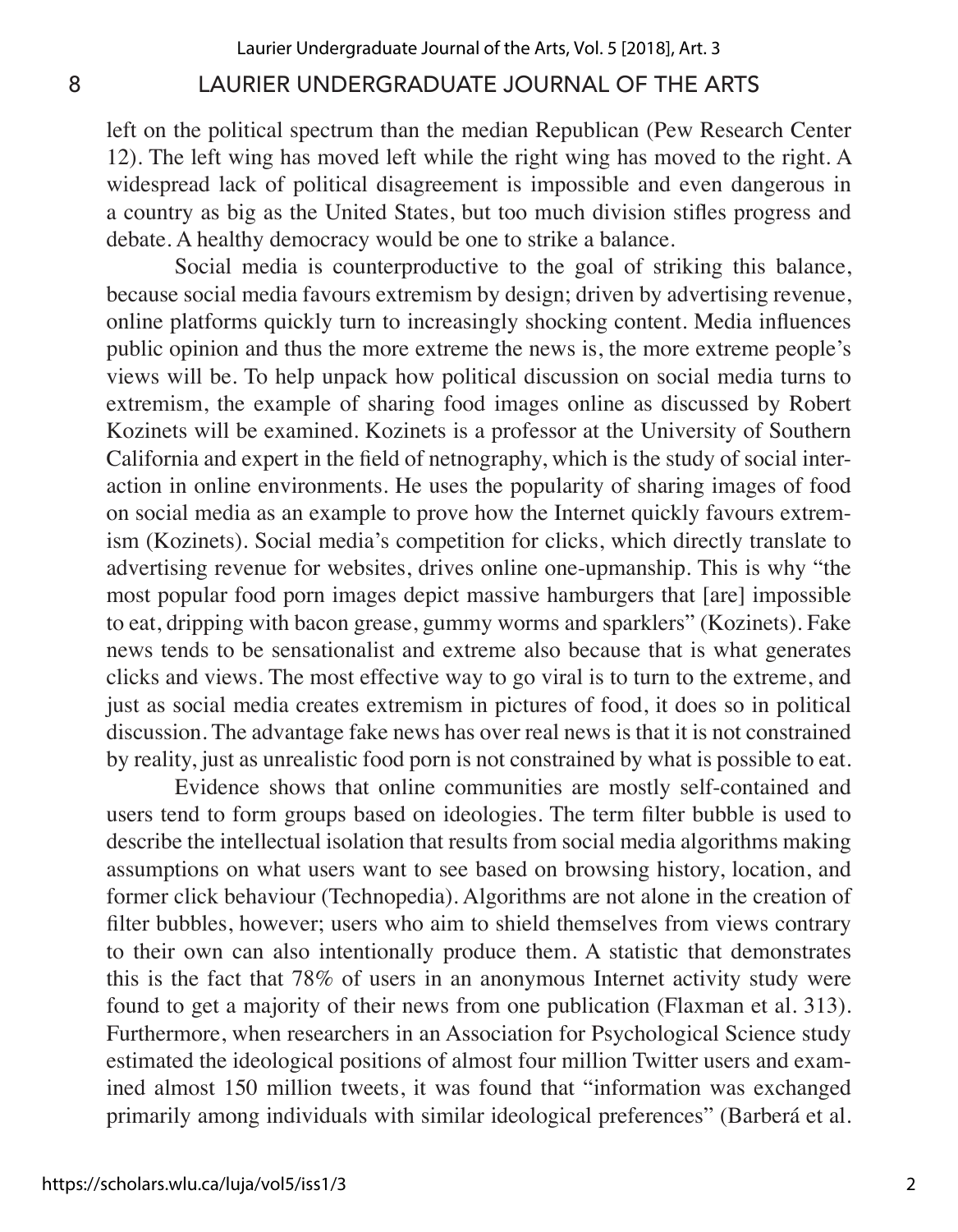1539). This proves that filter bubbles, or echo chambers as they are also called, are indeed real, at least for political news—the researchers did not find the same bubbles for non-political news events like the 2013 Boston Marathon bombing or 2014 Super Bowl (Barberá et al. 1537). Discussion within ideological groups causes a phenomenon called group polarization, which occurs, in part, by individuals adjusting their opinions "in the direction of the dominant position so as to be favourably perceived by those with whom they interact" (Holbrook 757). Accordingly, online political discussion is often polarized with most users unknowingly placing themselves into the "left-wing bubble" or the "right-wing bubble."

Filter bubbles create divergence on the political spectrum and further the divide between the left and the right. Evidence shows that regardless of the type of media consumed, filter bubbles—which are not confined to social media increase polarization. A 2010 study published in the *Journal of Communication*  found that people who were exposed to media that presented perspectives in opposition to their beliefs had lower levels of extremism in their political opinions (Stroud 566). Based on this research, it appears that the media one consumes shapes political beliefs; however, it could also be argued that one's political beliefs determine the media one consumes. In reality, both are likely at play and a sort of feedback loop could be created. This feedback loop can be described as a "spiral of attitudinal reinforcement" (Borgesius et al. 4). This spiral is the mechanism that causes extremism. With the advent of the Internet, it may appear on the surface that people are now choosing what they are exposed to, whereas in an earlier era one would frequently be exposed to news not chosen in advance in mediums such as newspapers and television (Sunstein, qtd. in Holbrook 754). However, online users are, like pre-Internet consumers were, frequently exposed to media they did not choose in advance, only now it is an algorithm that is doing the choosing. Social media gives less choice in media content while giving the illusion of more. Although scholars like Sunstein stress the importance of serendipity in media consumption and argue it promotes individual liberty (#Republic 5), the ability for the Internet to provide personalized content based on user preferences contributes to ideological bubbles (Flaxman et al. 313). Ultimately, both the user selectivity and algorithmic personalization enabled by the Internet has allowed users to consume media that rarely, if ever, challenges their already held beliefs.

If the facts cannot be agreed upon, how can compromise occur? A healthy democracy relies on shared experiences (Sunstein, qtd. in Holbrook 754), exposure to the same information, and general agreement on what is true and what is not. Using this shared reality, people across the political spectrum can take the agreed-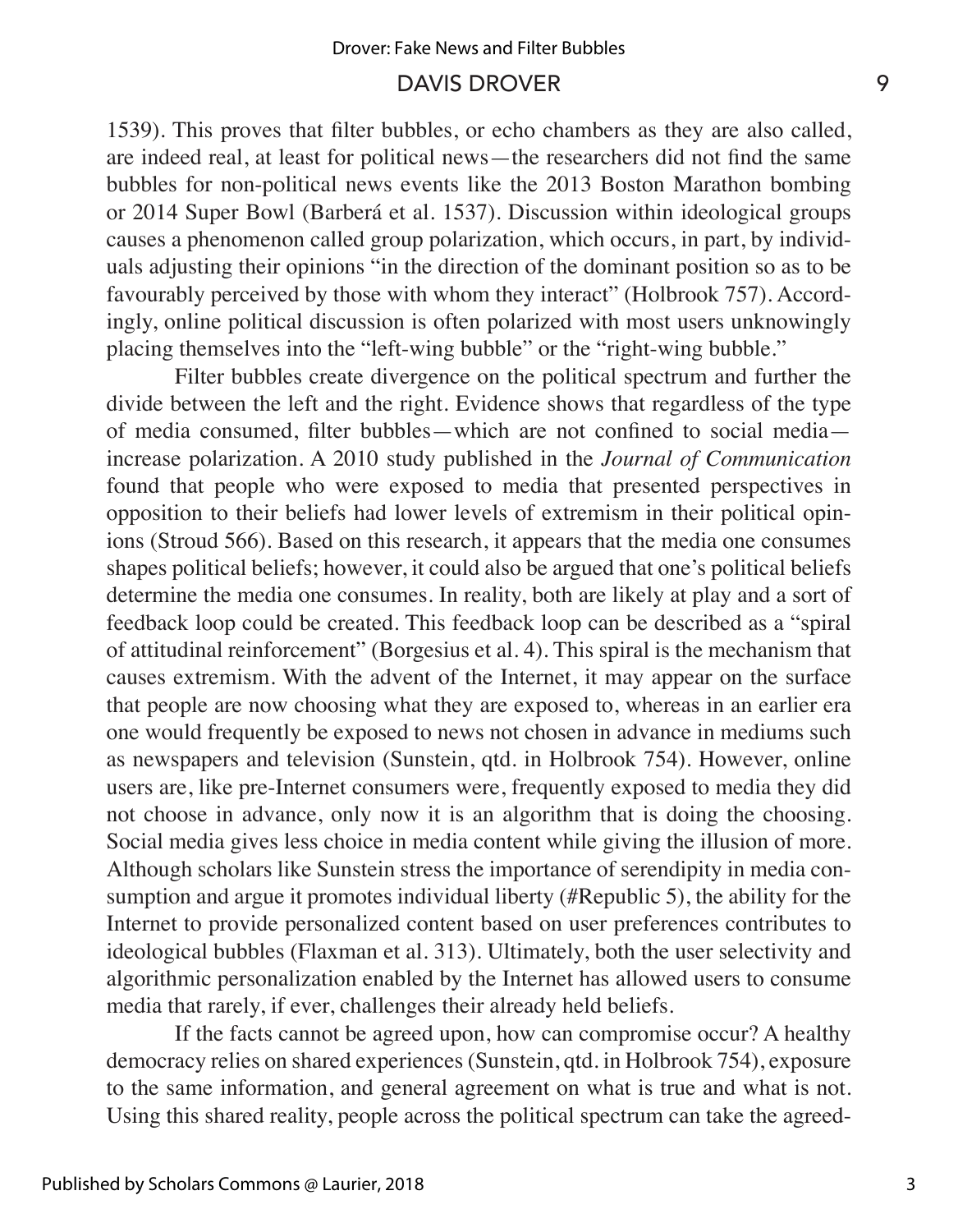upon facts and come to their own conclusions. Otherwise, as it currently stands, everyone is receiving different information online that confirms their already held beliefs. Two people cannot debate about how to solve a problem if they do not agree on the facts that it rests on. Without shared experiences in a society, people will struggle to understand each other, resulting in a much harder time addressing social issues (Sunstein qtd. in Holbrook 754).

The filter bubbles that Facebook and other social media websites create for their users continue to exist because they are profitable. Facebook has algorithms in place to increase user participation, and users are more likely to participate on posts they agree with (Holbrook 757). Media has been shown to influence elections and, therefore, fake news masquerading as the truth will too. An analysis of Facebook engagements—comments, shares, and likes—revealed that fake news articles got more attention online than mainstream news between August and November of 2016 (Silverman; Alcott and Gentzkow 212). Mainstream news totalled only 7.3 million engagements, while fake news garnered 8.7 million engagements (Silverman, 2016). Therefore, it can stand to reason that a considerable amount of Facebook's user engagement and, in turn, income is generated from fake news posted on the site.

Facebook's vested interest in the proliferation of fake news would explain CEO Mark Zuckerberg's attempts to discredit the idea that fake news had any influence in the United States presidential election of 2016. Speaking at a conference two days after the election, Zuckerberg said that "the idea that fake news on Facebook … influenced the election in any way, I think is a pretty crazy idea. Voters make decisions based on their lived experience" (Chafkin and Frier). As indicated by the studies above, Zuckerberg's claims are misleading; in fact, social media and news consumption play a crucial role in shaping political ideas held by voters. Suggesting that news does not influence elections is both naive and irresponsible. Facebook is the largest social media website in the world by far, with 2 billion monthly active users (Constine). This also makes it the largest news network, with greater possible influence than any mainstream news outlet.

But how much influence does the news have on voting behaviour? Does the media sway voters? Or do voters make decisions solely based on lived experiences? The political and media landscape of Russia in 1999 provides an opportunity to examine the effect of media exposure on voting behaviour. This is because during the 1999 election period, many regions in Russia had access only to government-controlled television (Enikolopov et al. 3253). A study analyzing this parliamentary election found that taking into account all other characteristics, the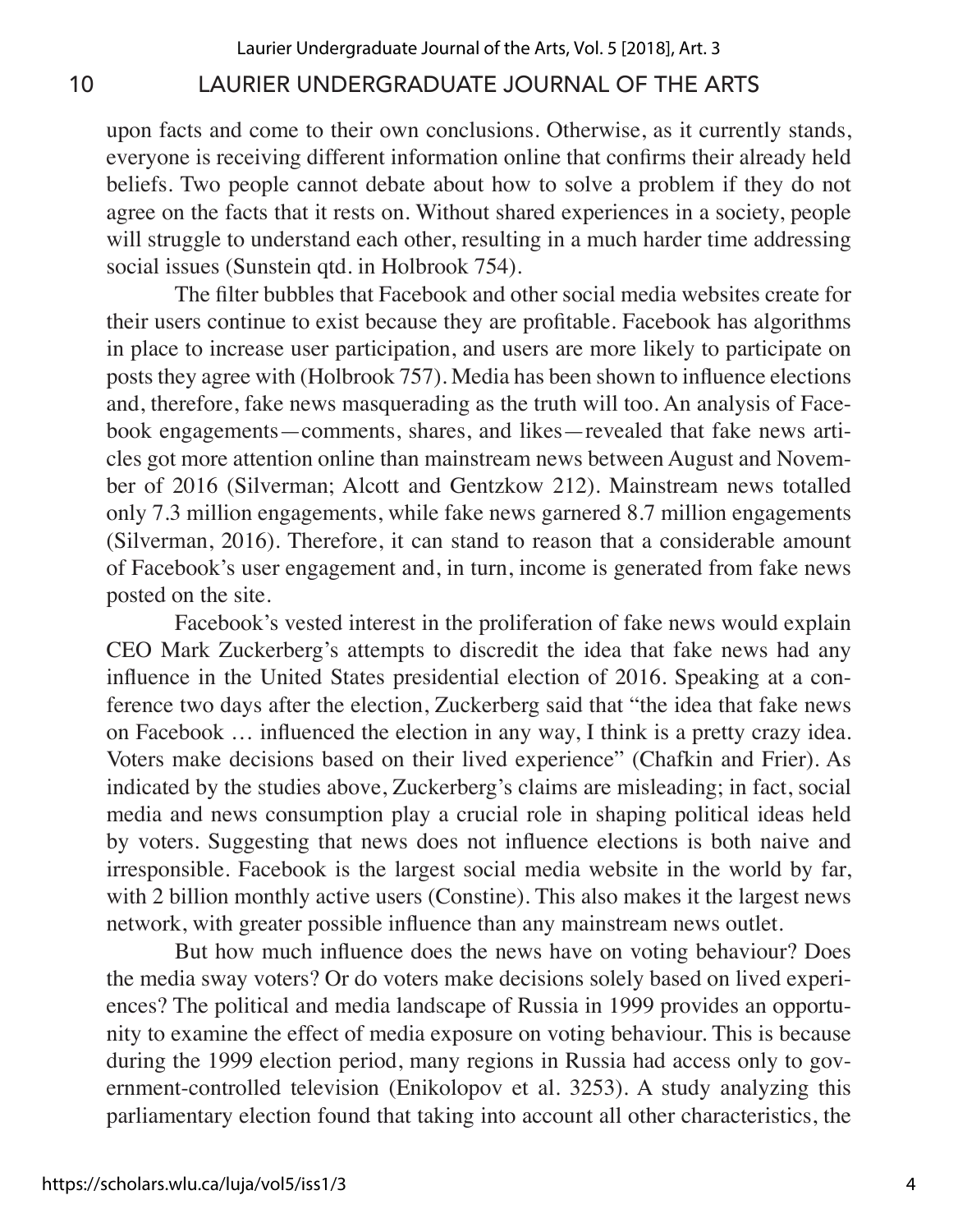presence of the only national television channel independent of the government decreased the aggregate vote for the government party by a margin of 8.9% (Enikolopov et al. 3269). The researchers concluded that those who used alternative sources of information for their political news were more difficult to persuade. Thus, it can be reasoned that those who do not use alternative sources of information—those stuck in a bubble—are easier to persuade. In a political and media landscape characterized by fake news, this susceptibility to persuasion and lack of critical thought about the media one consumes becomes more problematic than ever. Fake news, unconstrained by the limits of reality, is often located at the extreme ends of the political spectrum. Because of the ability of filter bubbles to limit exposure to opposing viewpoints, those who are in them are at high risk for adopting extreme views and being easily persuaded. In this way, filter bubbles, although not the sole cause, contribute to the recent trend of extremism.

Over time, corrections to falsely held beliefs have no effect on people isolated in ideological bubbles. This is called the backfire effect, and it is responsible for reinforcing the extremism that such bubbles create. The backfire effect occurs when people are presented with counter-evidence to their falsely held beliefs and instead of changing their view, the counter-evidence strengthens their misunderstood world view (Economist Intelligence). This occurs because the human brain processes emotional threats, such as exposure to an opposing view, the same way it does physical threats (Kaplan et al. 8). The brain acts as if exposure to the conflicting information is a genuine threat to safety and, accordingly, acts to protect itself. An example that illustrates the backfire effect is the relationship between believing false claims made by a president and supporting that president.

Specifically, belief in the falsehood that Iraq had weapons of mass destruction before the United States invaded and began the Iraq War in 2003 has been firmly correlated with support for Republican president George W. Bush (Kull et al. 569). A Dartmouth College study found that while liberals who had seen articles correcting the misconception were more likely to disagree with the false claim, conservatives who also saw the corrections were even more convinced Iraq had such weapons (Nyhan and Reifler, 2010). The study also tested misconceptions that liberals were prone to believe, to balance the findings on commitment by conservatives to a conservative president, but the effect was not as strong. Although this study alone is not sufficient to make a generalized claim, it does suggest that conservatives may be more susceptible to the backfire effect. This can be linked to the rise of Donald Trump as a political leader, where mainstream media's attempts to debunk his numerous lies could have strengthened support amongst followers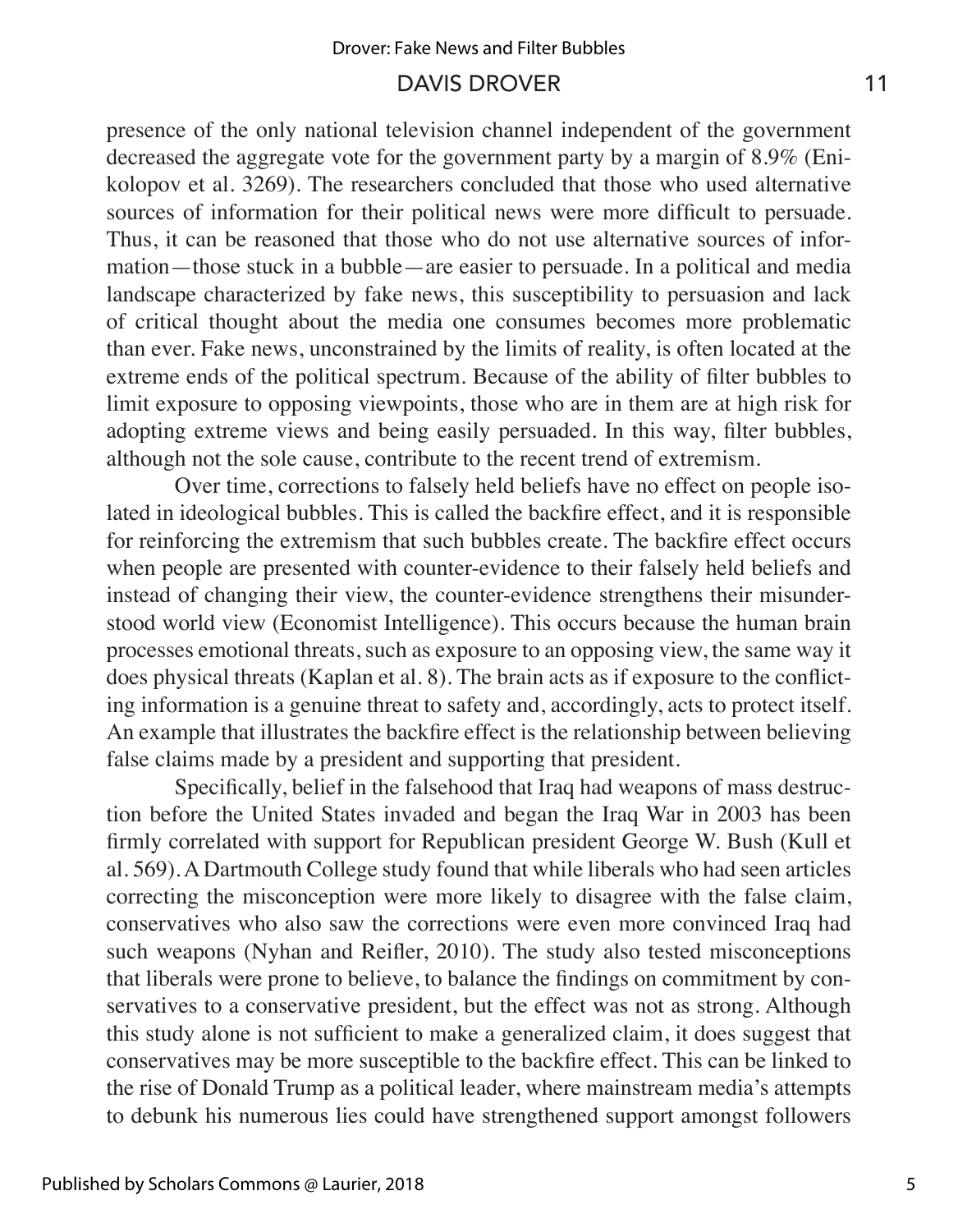and, ultimately, helped get him elected. In contrast to the aforementioned study, an experiment conducted with help from the European Research Council concluded that showing Trump supporters corrections to misleading statements he made actually did reduce misconceptions (Nyhan et al. 1). However, support for Donald Trump was unaffected by these corrections, and Trump supporters considered news articles that reported on a false statement by Donald Trump to be less accurate and fair when accompanied by a correction. In contrast, Clinton supporters considered the same articles to be more accurate with a correction (Nyhan et al. 13). Generally speaking, correcting falsehoods either strengthens supporters' belief in those falsehoods or has no affect on supporters' perceptions.

Trust in the mainstream media is at an all-time low. Gallup Polls stretching back half a century show a steady decline in the percentage of Americans who trust mass media. Seventy-two per cent of Americans had trust in mainstream media in 1976, but by 2016 this has dropped to only 32% (Swift). This distrust has been further exacerbated by Donald Trump's characterization of mainstream media publications as the enemy. In fact, trust in mainstream media amongst Republicans plummeted from 32% to 14% in just one year (Swift), with a vast majority believing that mainstream media publishes a significant amount of fake news (Easley). With less trust in mainstream media, people are turning to partisan Internet sites for their news, and, as discussed prior, shared experiences and exposure to the same information are important for a healthy democracy. Trust in the media is a key part to achieving this.

Weaker democracies, which are characterized by an eroding confidence in the government and institutions like elections (Economist Intelligence 44), lead to greater susceptibility to media persuasion, as seen when comparing an illiberal democracy like Russia to a relatively liberal democracy like the United States (Enikolopov et al. 3269). Illiberal democracies still have freedom of the press and elections—of course not without voter suppression—but the civil rights of the citizens can be taken away at a moment's notice (Milanovik). As mentioned above, the only non-government television channel during the Russian parliamentary elections of 1999 decreased the aggregate vote for the government party by a margin of 8.9% (Enikolopov et al. 3269). A similar study was conducted in the United States. The Fox News effect is the name for the anticipated outcome of the availability of Fox News on Republicans' vote shares in the election of 2000. The study that formulated the term observed that "Republicans gain[ed] 0.4 to 0.7 percentage points in the [9,256] towns which broadcast Fox News" (DellaVigna and Kaplan 2). Partisan media had a significantly higher impact on voting trends in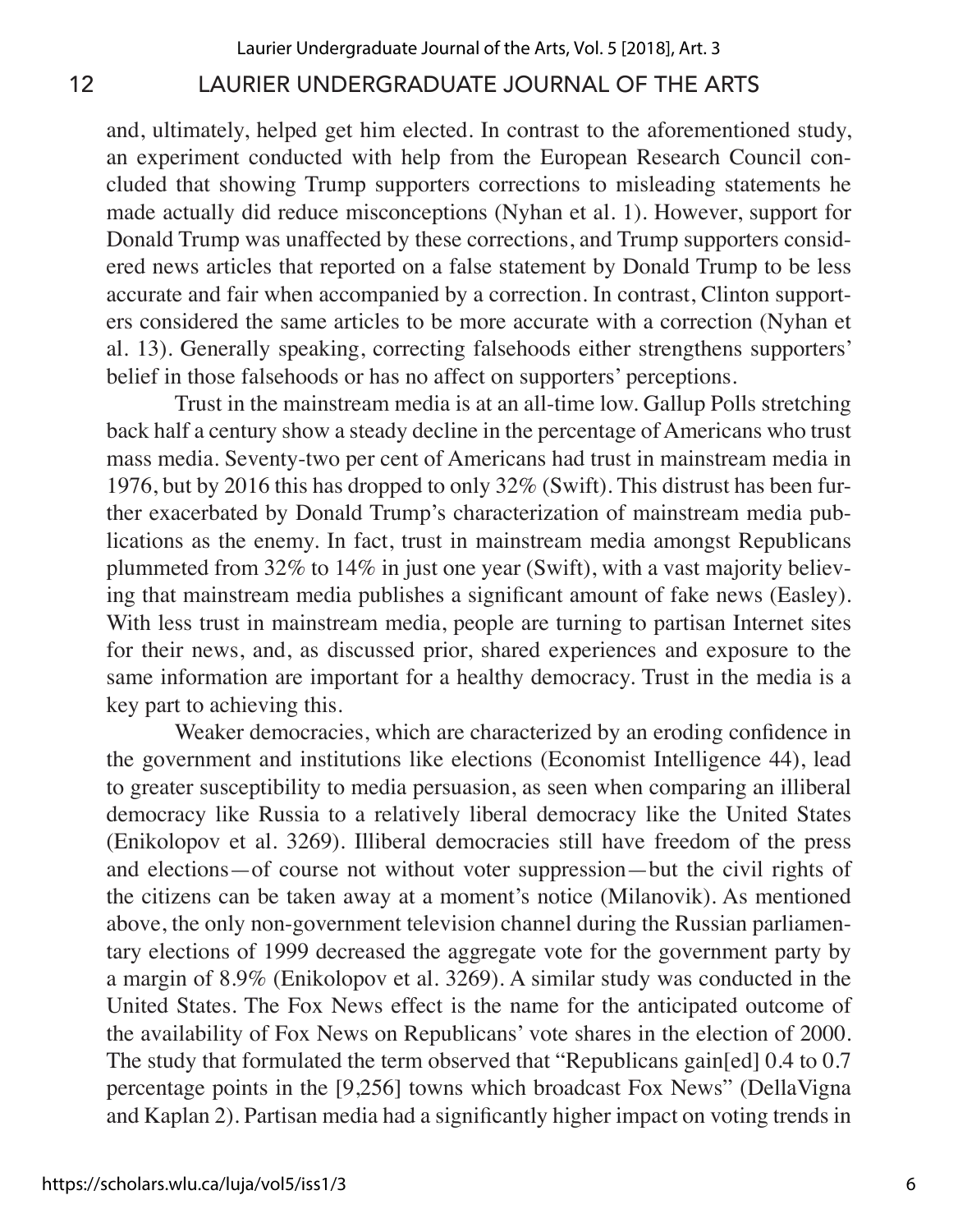Russia than the United States during approximately the same period. This supports the hypothesis proposed in Enikolopov et al. that weaker democratic institutions correlate with greater susceptibility to media persuasion. If traditional media can have such a significant impact, it can be deducted that social media will as well. Therefore, the current erosion of trust in democratic institutions, intensified by filter bubbles, increases social media's ability to persuade users and drive political extremism.

In conclusion, if shared experiences and the ability to empathize and understand one another's opinions are key to a healthy democracy, then democracy is currently suffering. In addition, it is key for the free press to be trusted by citizens to deliver the truth on the actions of government. Ideological bubbles, fake news, and social media are weakening democracy by causing people to shift from the centre to the extremes of the political spectrum. This results in fewer shared experiences, because people on different sides of the spectrum are exposed to drastically different content online. By analyzing media influence in Russia as well as the United States, one can argue that the strength or weakness of democratic institutions has a direct effect on the magnitude of media persuasion. Online filter bubbles erode democracy, which in turn amplifies the magnitude of media persuasion and gives more influence to the already powerful trend of fake news. The influence of fake news will further polarize the masses, further undermine democracy, and the people will be even more susceptible to it. In this way, a positive feedback loop is created, otherwise known as a spiral of extremism. This trend is an out-of-control positive feedback loop and, like a snowball rolling down a hill, will only get bigger before it can be stopped.

### Works Cited

Allcott, Hunt, and Matthew Gentzkow. "Social Media and Fake News in the 2016 Election." *Journal of Economic Perspectives* 31, 2, 2017, 211–236.

Barberá, Pablo, John T. Jost, Jonathan Nagler, Joshua A. Tucker, and Richard Bonneau. "Tweeting from Left to Right: Is Online Political Communication More Than an Echo Chamber?" *Association for Psychological Science* 26, 10, 2015, 1531–1542.

Borgesius, Frederik J. Z., Damian Trilling, Judith Möller, Balázs Bodó, Claes H.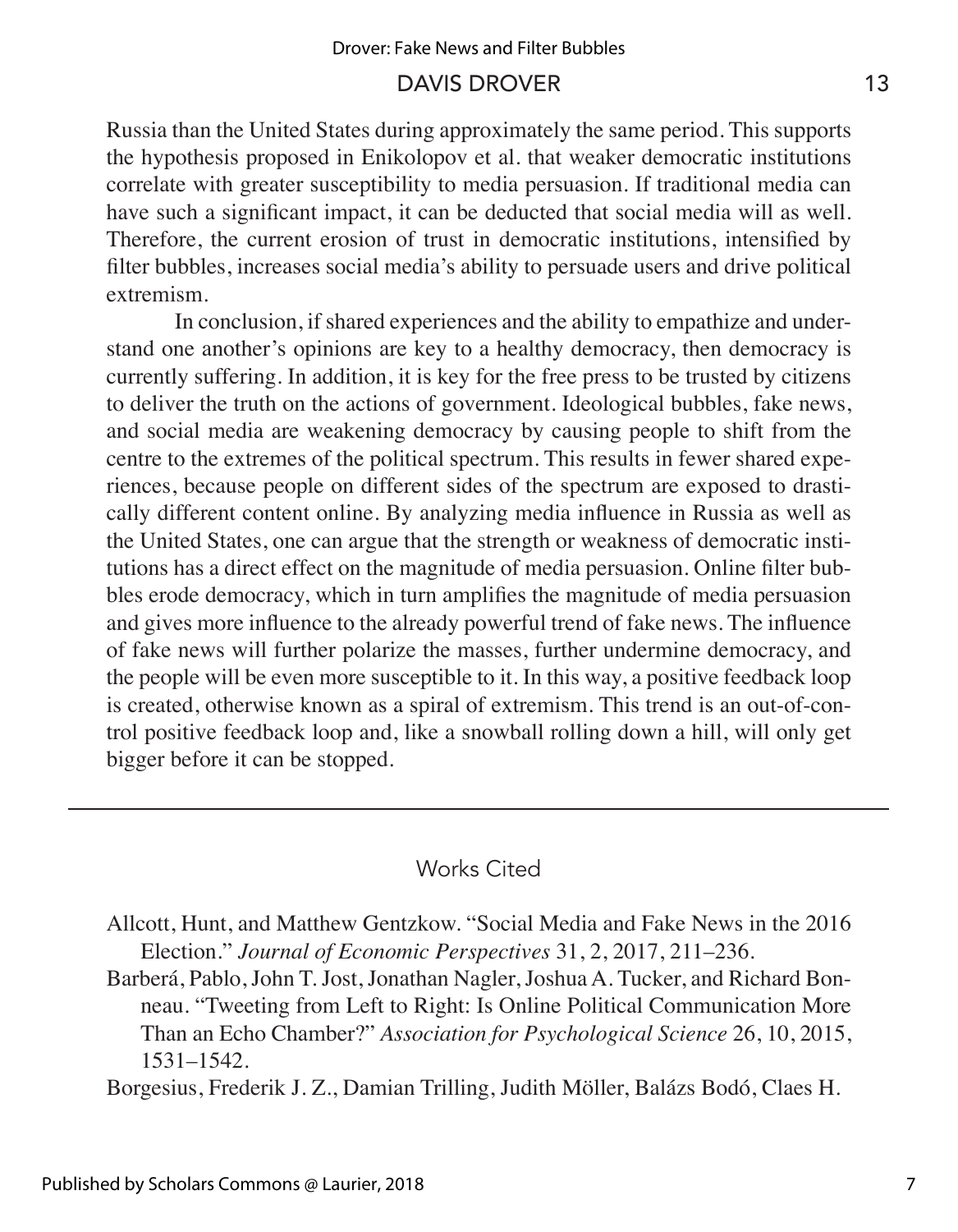- de Vreese, and Natali Helberger. "Should We Worry about Filter Bubbles?" *Internet Policy Review* 5, 1, 31 March 2016.
- Chafkin, Max, and Sarah Frier. "Mark Zuckerberg's Fake News Problem Isn't Going Away." Bloomberg, 21 September 2017.
- Constine, Josh. "Facebook Now Has 2 Billion Monthly Users... and a Responsibility." TechCrunch, 27 June 2017.
- DellaVigna, Stefano, and Ethan Kaplan. "The Fox News Effect: Media Bias and Voting." *Quarterly Journal of Economics* 122, 3, 2007, 1187–1234.
- Easley, Jonathan. "Poll: Majority Says Mainstream Media Publishes Fake News." *The Hill*, 24 May 2017.
- The Economist Intelligence Unit. Democracy Index 2016. The Economist, 2017.
- Enikolopov, Ruben, Maria Petrova, and Ekaterina Zhuravskaya. "Media and Political Persuasion: Evidence from Russia." *American Economic Association* 101, 7, 2011, 3254–3285.
- Flaxman, Seth, Sharad Goel, and Justin M. Rao. "Filter Bubbles, Echo Chambers, and Online News Consumption." *Public Opinion Quarterly* 80, 2016, 298–320.
- Gabielkov, Maksym, Arthi Ramachandran, Augustin Chaintreau, and Arnaud Legout. "Social Clicks: What and Who Gets Read on Twitter?" *ACM SIG-METRICS*, 2016.
- Holbrook, Justin. (2001). Republic.com. [Review of the book Republic.com, by Cass R. Sunstein]. *Harvard Journal of Law & Technology* 14, 2, 2001, 754– 766.
- Kaplan, Jonas T., Sarah I. Gimbel, and Sam Harris. "Neural Correlates of Maintaining One's Political Beliefs in the Face of Counterevidence." *Scientific Reports*, 6, 2016.
- Kozinets, Robert. "How Social Media Fires People's Passions and builds extremist divisions." USC Annenberg, 14 November 2017.
- Kull, Steven, Clay Ramsay, and Evan Lewis. "Misperceptions, the Media, and the Iraq War." *Political Science Quarterly* 118, 4, 2003, 569-598.
- Larson, Selena. "Facebook Shows You What You Want to See Post-Election." CNN, 9 November 2016.
- Milanovic, Branko. "Multi-party Kleptocracies Rather Than Illiberal Democracies." *Global Policy Journal*, 4 August 2017.
- Nyhan, Brendan, and Jason Reifler. "When Corrections Fail: The persistence of political misperceptions." *Dartmouth College*, 2010.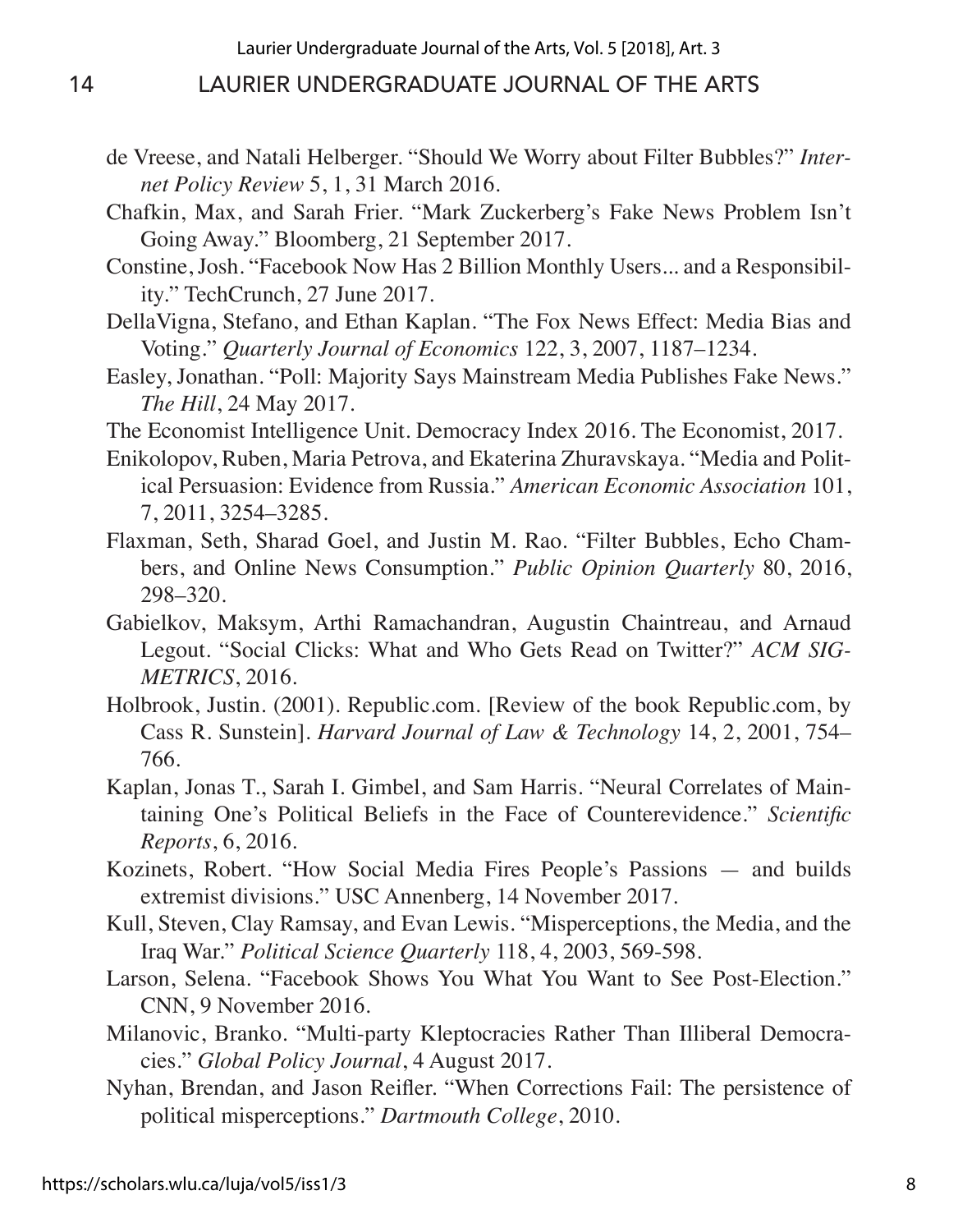- Nyhan, Brendan, Ethan Porter, Jason Reifler, and Thomas J. Wood. "Taking Corrections Literally but Not Seriously? The Effects on Information on Factual Beliefs and Candidate Favorability." 29 June 2017.
- Pew Research Center. "The Partisan Divide on Political Values Grows Even Wider." 5 October 2017.
- Rensin, Emmett. "The Great Satirical-News Scam of 2014." *The New Republic*, 5 June 2014.
- Shearer, Elisa, and Gottfried, Jeffrey. "News Use across Social Media Platforms 2017." Pew Research Center, 7 September 2017.
- Silverman, Craig. "This Analysis Shows How Viral Fake Election News Stories Outperformed Real News on Facebook." Buzzfeed News, 16 November 2016. Stroud, Natalie J. Polarization and Partisan Selective Exposure. *Journal of Communication* 60, 3, 2010, 556-576.
- Sunstein, Cass. *#Republic: Divided Democracy in the Age of Social Media*. Princeton University Press, 2017, Print.
- Swift, Art. "Americans' Trust in Mass Media Sinks to New Low." Gallup, 14 September 2016.
- Technopedia. "Filter Bubble definition."